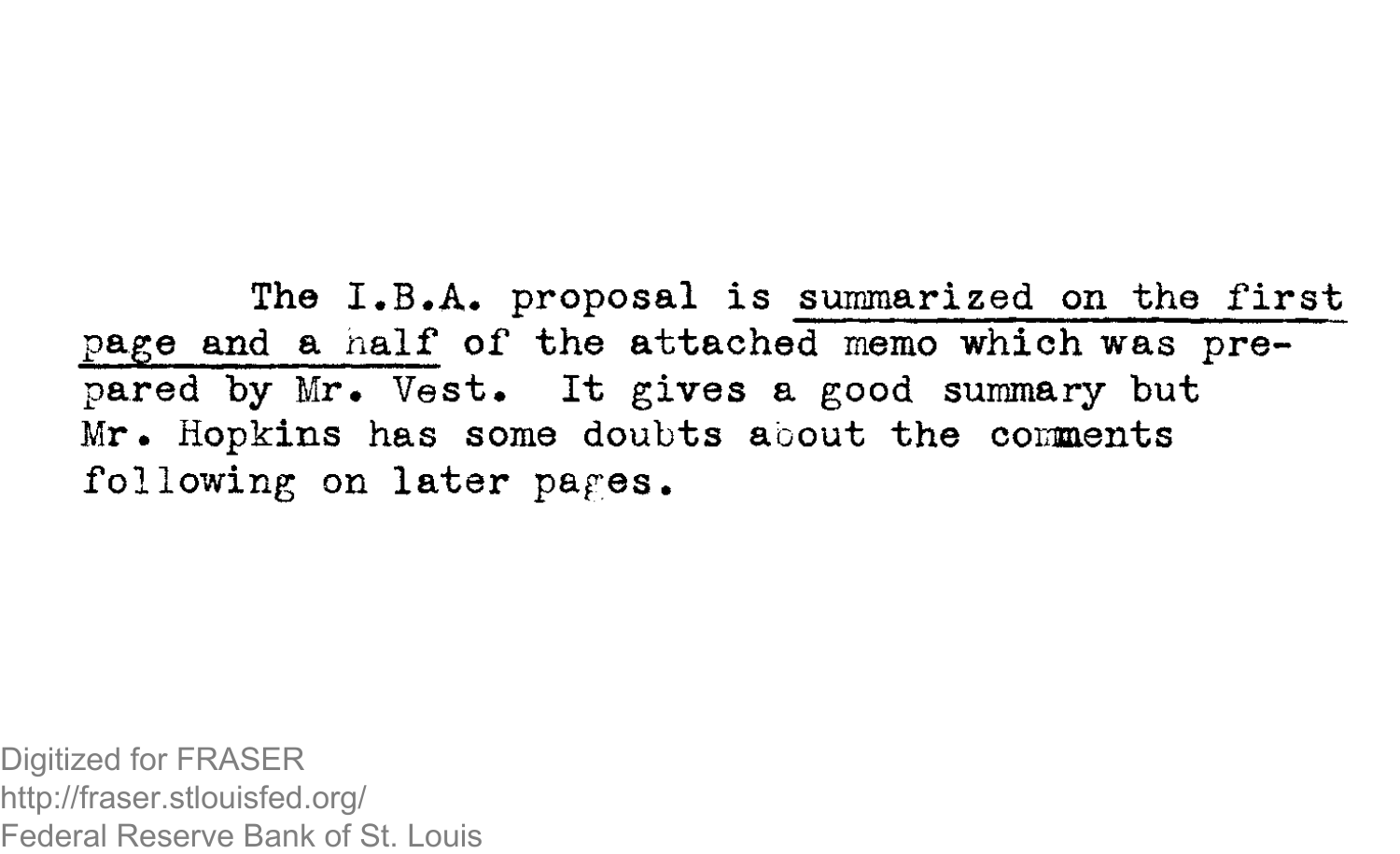H2s/45 Vest

PLAN OF INVESTMENT BANKERS ASSOCIATION FOR ESTABLISHMENT OF LOCAL INVESTMENT COMPANIES TO AID SMALL BUSINESS

At the hearings before the House Post-War Economic Policy and Planning Committes on April 24, 1945, the Investment Bankers Association presented a plan to provide capital to small businesses through the establishment of local investment companies. The principal features of the plan are the following.

Congress would authorize the Board of Governors of the Federal Reserve System to grant charters to local investment companies in the various Federal Reserve districts, after investigation by the appropriate Federal Reserve Bank of the qualifications of the managerent and the need for the proposed company in the territory. The company would be required to have a capital stock of not less than £25,000,

Such a local investment company would be ai£horizod to purchase for investment or resale mortgage bonds, debeatnres, and preferred and common stocks of business corporations within the Federal Reserve district end to make loans to unincorporated business; but no such loan or purchase of securities could exceed \$100,000, In any case, the borrower would be required to employ "up to\* 10 per cent of the proceeds of the transaction, whether a loan or purchase of stock, for the purpose of purchasing stock in the investment company. The actual amount of stock purchased would be determined by negotiations between the company and the borrower.

An investment company could issue debentures which the Federal Reserve Bank of its district would be obligated to purchase up to an amount equal to 3 times the paid-in capital of such company. The existing section l?b fund of 1179,000,000 would be made available to the Federal Reserve banks for the purchase of such debentures; and consequently no Federal Reserve Bank would be required to purchase such debentures if the aggregate amount of its purchases equals or exceeds the amount originally advanced by it for stock of the Federal Deposit Insurance Corporation. Such debentures would mature in 25 years.

The capital stock of an investment company would be divided into two classes: Class A shares would be issued to original subscribers of the paid-in capital of the company; Class B. shares would be issued to borrowers at the tlire the investment company purchases stocks or makes loans to such borrowers. Both classes of stock would be entitled to receive dividends at the same rate out of net earnings; but upon liquidation Class A shares would bo paid off first at their par valus.

The plan suggests that an investment company would not always hold the stock and securities purchased by it, but would endeavor to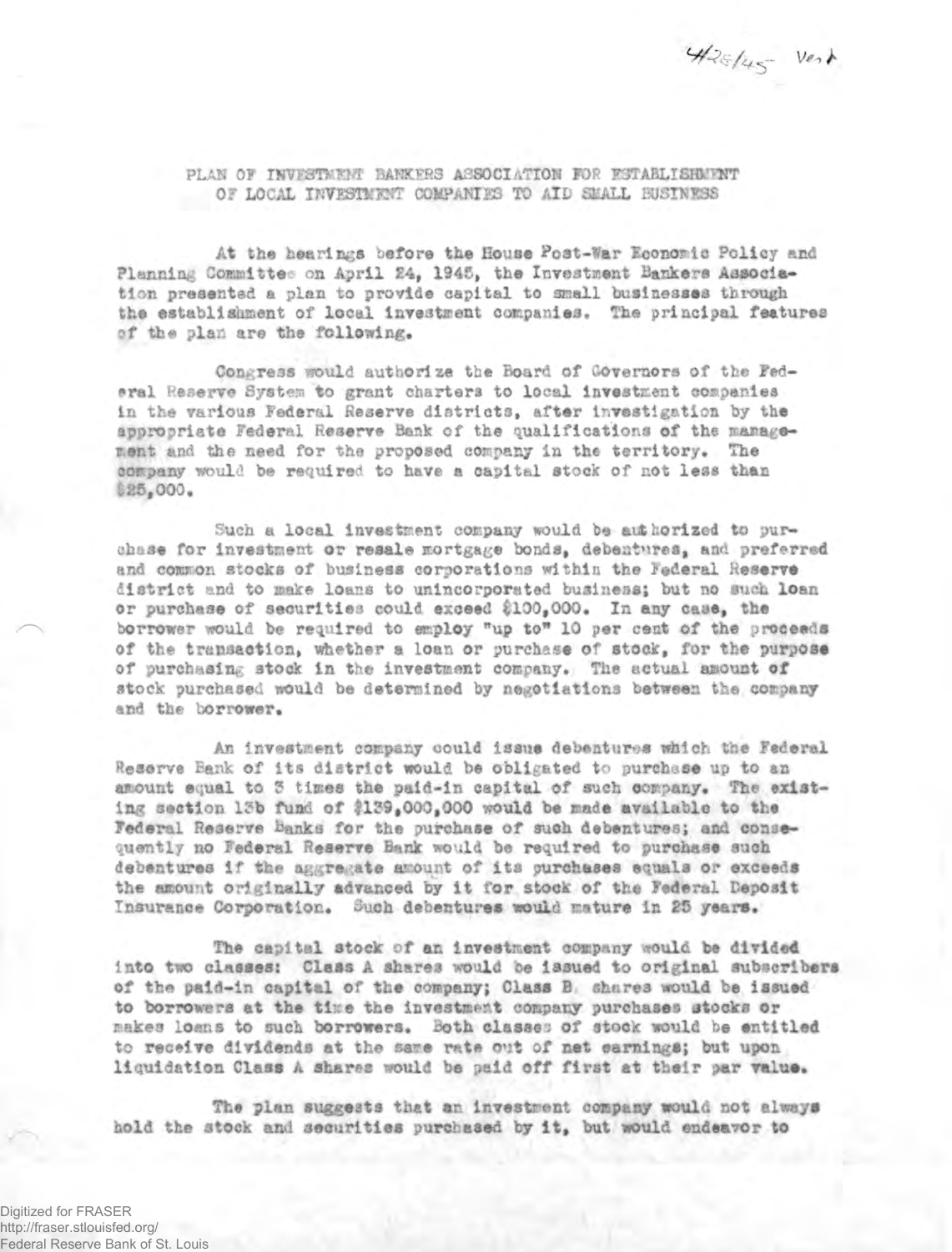sell such securities and stock to permanent investors, if possible, thereby releasing its capital for further operations.

The directors of an investment company would serve without compensation, although the permanent staff of the company would be paid compensation subject to the approval of the Federal Reserve Bank.

The investment companies would be authorized to render management service and technical assistance to their customers at moderate fees.

The Federal Reserve Bank would be authorized to make examinations of the books of account of the investment companies in its district as long as it holds debentures of such companies.

## Possible Objections to Proposed Plan

1. Saleability of Stock in Investment Companies. - The plan purports to provide for the purchase of small capital issues of a kind which the present investment banking machinery will not handle because such issues have limited markets and afford considerable risk and difficulty to the underwriter, because small concerns frequently have inferior management, and because the cost to an underwriter of handling a spall issue of stock is ordinarily about the same as the cost of handling a large issue. The plan Indicates that it is intended to supply a source of credit particularly to small and "risky\* businesses.

In the circumstances, the question arises whether stock in the proposed local investment companies would readily be purchased by the investing public. At the hearing before the Rouse Post-War Economic Policy and Planning Committee on April 26, 1945, Mr. Folger, President of the Investment Bankers Association, emphasized the fact that there is at present a scarcity of "venture capital", in other words, that the public is slow to invest in any securities other than Government bonds and the safest kinds of corporate securities. If this is true, it seems questionable whether the minimum capital of the proposed investment corpanios would be promptly subscribed, in view of the fact that these investment companies would be engaged largely in financing small business concerns in the marginal risk area.

£• Further Government Corpetition. - The plan is based on the theory that aid to small business should not come from the Federal Government and that any plan for direct Government loans or guarantees would be a major threat to the ayster of private enterprise. Nevertheless, the proposed plan would utilize the appropriated fund of \$159,000,000 under the present provisions of section 17b of the Federal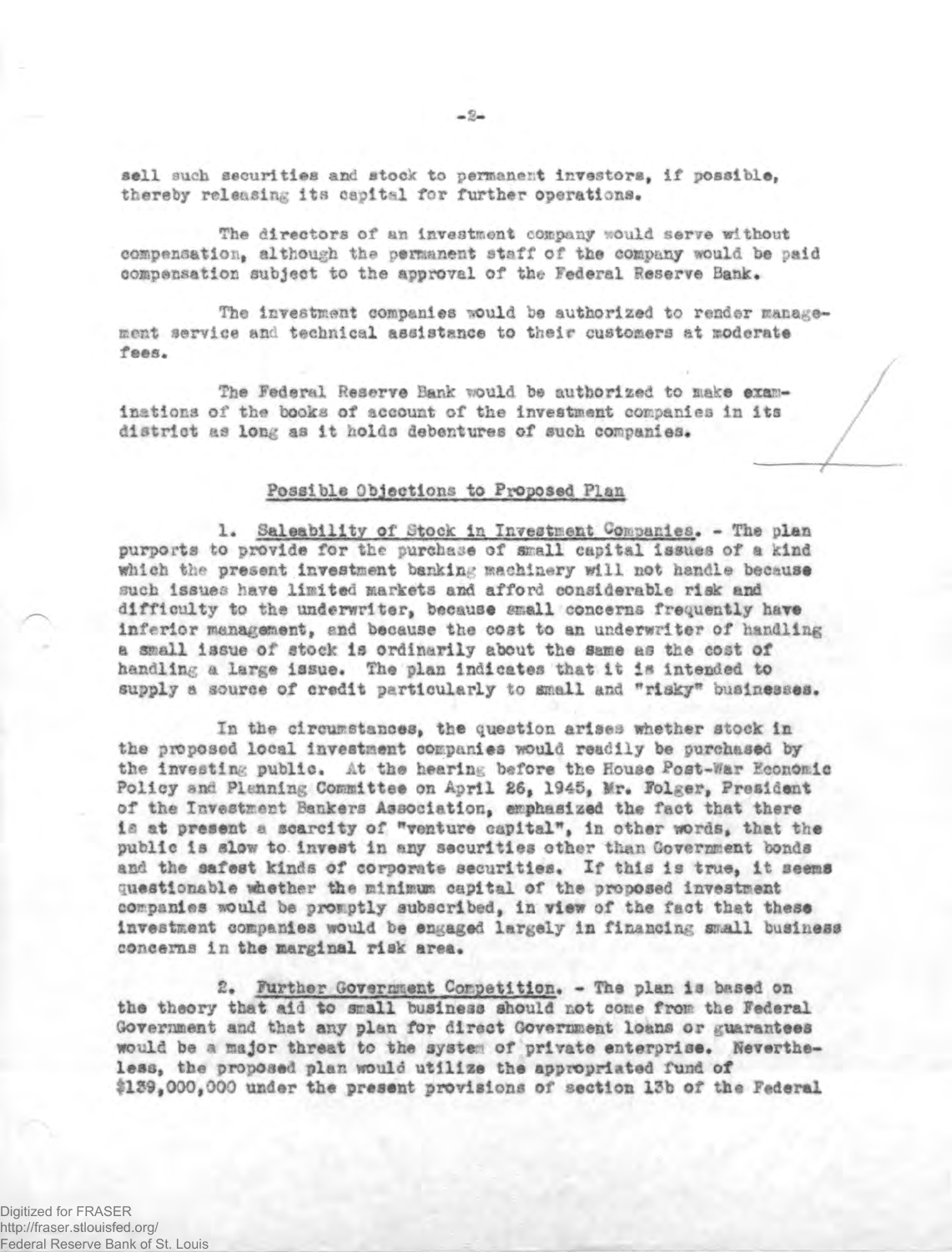Reserve Act, since the Federal Reserve Banks would use such fund for the purchase of debentures issued by the local investment companies. In effect, therefore, Government credit would be at the basis of the plan. Moreover, while the investment companies would be privately managed and of a local nature, they would be chartered pursuant to Federal law, and therefore would be somewhat analogous to Federal savings and loan associations, production credit associations, etc., which have been cited by bankers as being in effect Federally chartered institutions which compete with private banks.

Consequently, the adoption of the proposed plan would result in the establishment of still another system of credit institutions operating under federal law and competing with existing institutions. Such a result seams undesirable, particularly if the objectives of the plan can possibly be accomplished by the use of existing machinery.

Moreover, since the investment companies would be chartered under Federal law, the question would arise whether their securities would be subject to the requirements of the Securities Act of 19??, and also whether the companies would be subject to State laws governing the issuance and sale of securities. If not so subject, such companies would have a further competitive advantage over State institutions which are not exempted from such laws.

Knowledge of Merits of local Enterprises. - One of the arguments advanced for the establishment of local investment companies under the plan is that such companies would be under the management of local business men who would be familiar with the merits of amall local enterprises. To some extent this might be true. However, it is unlikely that the officers and directors who might be engaged to manage such investment companies would be any more familiar with local businesses than are the directors and officers of the commercial bunks in the particular locality. On the contrary, it is reasonable to suppose that the management of a local bank, with the benefit of long experience In the community, would be much more qualified to assess the financial needs and determine the merits of business concerns in the locality than would the management of newly created institutions.

4. Complexity of the Plan. - The financing visualized by the plan could be effected only with a considerable amount of procedure and red tape. Time would be necessary to organize the investment companies in the various Federal Reserve districts, for the Federal Reserve Bank to investigate the proposed management of such companies and the need for the existence of the companies in the particular communities, for the election of directors, for the establishment of suitable quarters for the companies, and for advertisement and attraction of customers. 2ven after the perfection of all details connected with the establishment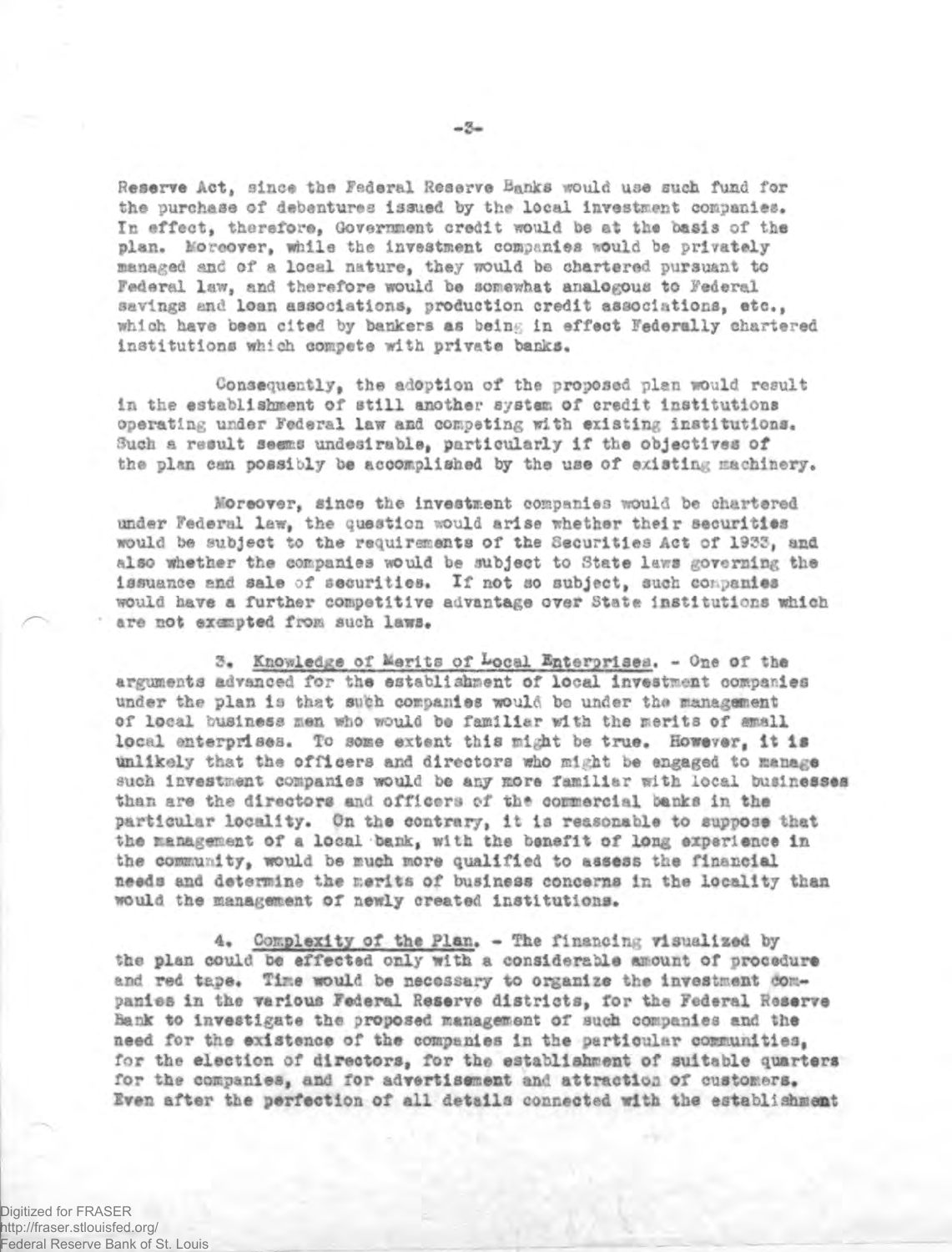of the system, individual transactions would involve much more detail and probably consume more time than the usual type of bank loan. A business concern wishing to obtain financing vould first have to authorize the issuance of the necessary mortgage bonds or stock and negotiate the sale of such bonds or stock to the investment company. Additional details would be Involved in the issuance of debentures by investment companies for sale to the Foderal Reserve Bank.

5. Requirement That Borrower Purchase Stock. - Any borrower from one of the proposed investment companies would be required to use up to 10 per cent of the prooeeds of the transaction to subscribe to stock in the investment company. In other words, a borrower selling \$100,000 worth of stock to such an investment company might actually receive only \$90,000. This feature of the plan, which increases tho financing cost by about 11 per cent, might make the proposed system of financing unacceptable to many small business corporations. Moreover, since the exact amount of stock in the investment company which would have to be purchased by the borrower would be determined by agreement between the company and the borrower, it is possible that such negotiations might tend to prolong the consummation of individual transactions and thus retard the whole program.

6. Limitation on Amount of Financing. - No borrower could obtain financing in excess of \$100,000 under the plan. While this limitation might not be an obstacle in auny instances, it is a restriction which would probably prevent the use of such financing by business enterprises requiring larger amounts to finance the purchase of new machinery and plants. In this connection, it is to be borne in wind that the plan purports to provide financing of a long-term nature rather than current working capital,

7. Requirement That Feqernl Reserve Banks Purchase Debentures. - Under the plan, the federal Reserve Banks would be obligated to purchase debentures Issued by the investment loan companies at any time within 5 years after their issuance. Heretofore, the extent to which the Federal Reserve Banks will extend credit has been, in all cases, within the discretion of the Federal Reserve Banks. The proposed plan would require the Federal Reserve Banks to finance the proposed investment companies apparently without regard to the quality of the management or the financial condition of such companies. This would be an unfortunate precedent.

8. Use of Section 13b Fund. - In theory, the proposed plan Is not inconsistent with the adoption at the same time of the proposal for guaranteed loans by the Federal Reserve Banks under the pending Wagner-Spence bill. However, if the proposed plan should be adopted, including the use of the fund of \$139,000,000 as above indicated, the program of guaranteed loans would be impossible since obviously the fund could not be used for both programs.